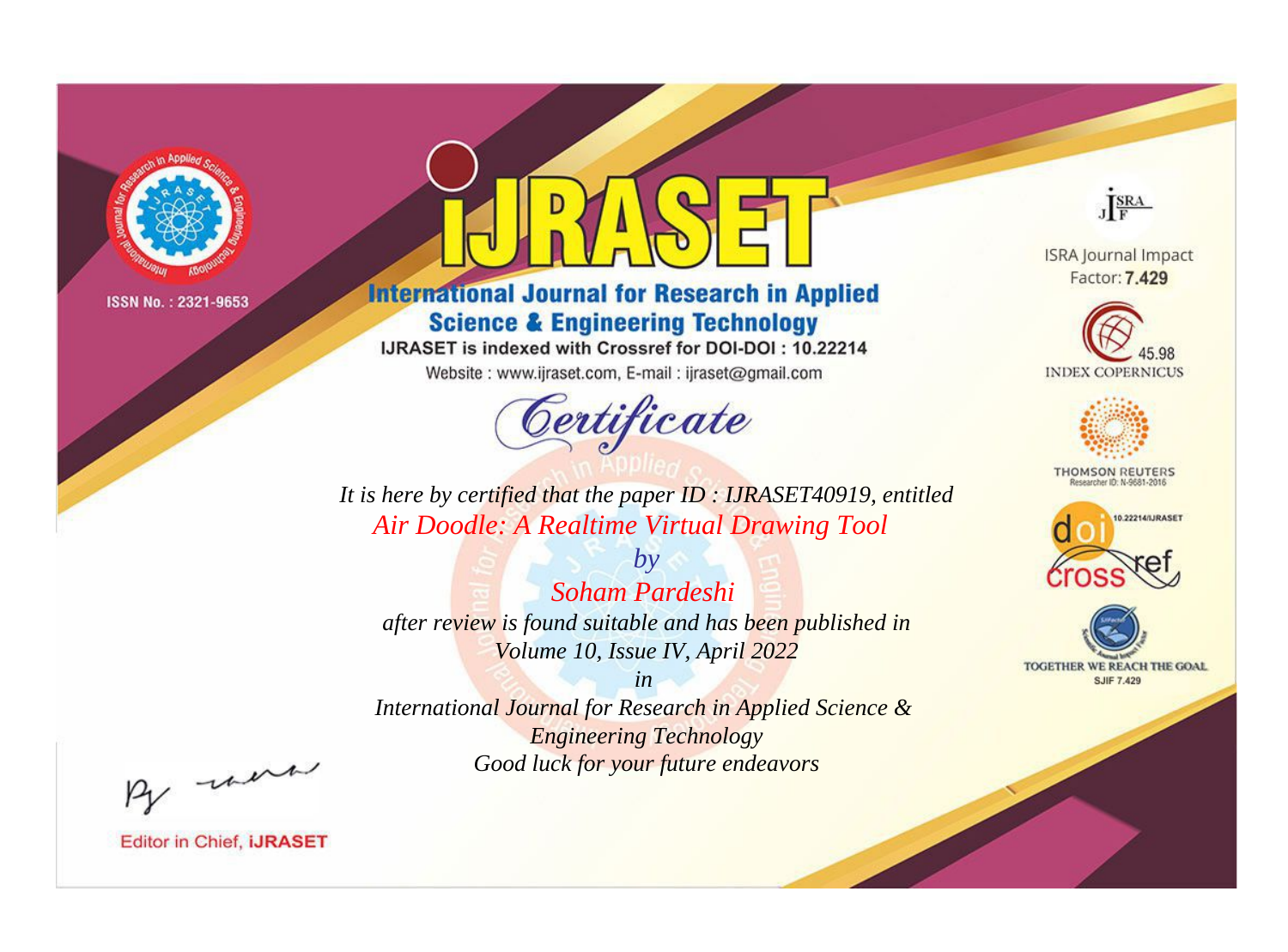

# **International Journal for Research in Applied Science & Engineering Technology**

IJRASET is indexed with Crossref for DOI-DOI: 10.22214

Website: www.ijraset.com, E-mail: ijraset@gmail.com



JERA

**ISRA Journal Impact** Factor: 7.429





**THOMSON REUTERS** 



TOGETHER WE REACH THE GOAL **SJIF 7.429** 

*It is here by certified that the paper ID : IJRASET40919, entitled Air Doodle: A Realtime Virtual Drawing Tool*

*by Madhuvanti Apar after review is found suitable and has been published in Volume 10, Issue IV, April 2022*

*in* 

*International Journal for Research in Applied Science & Engineering Technology Good luck for your future endeavors*

By morn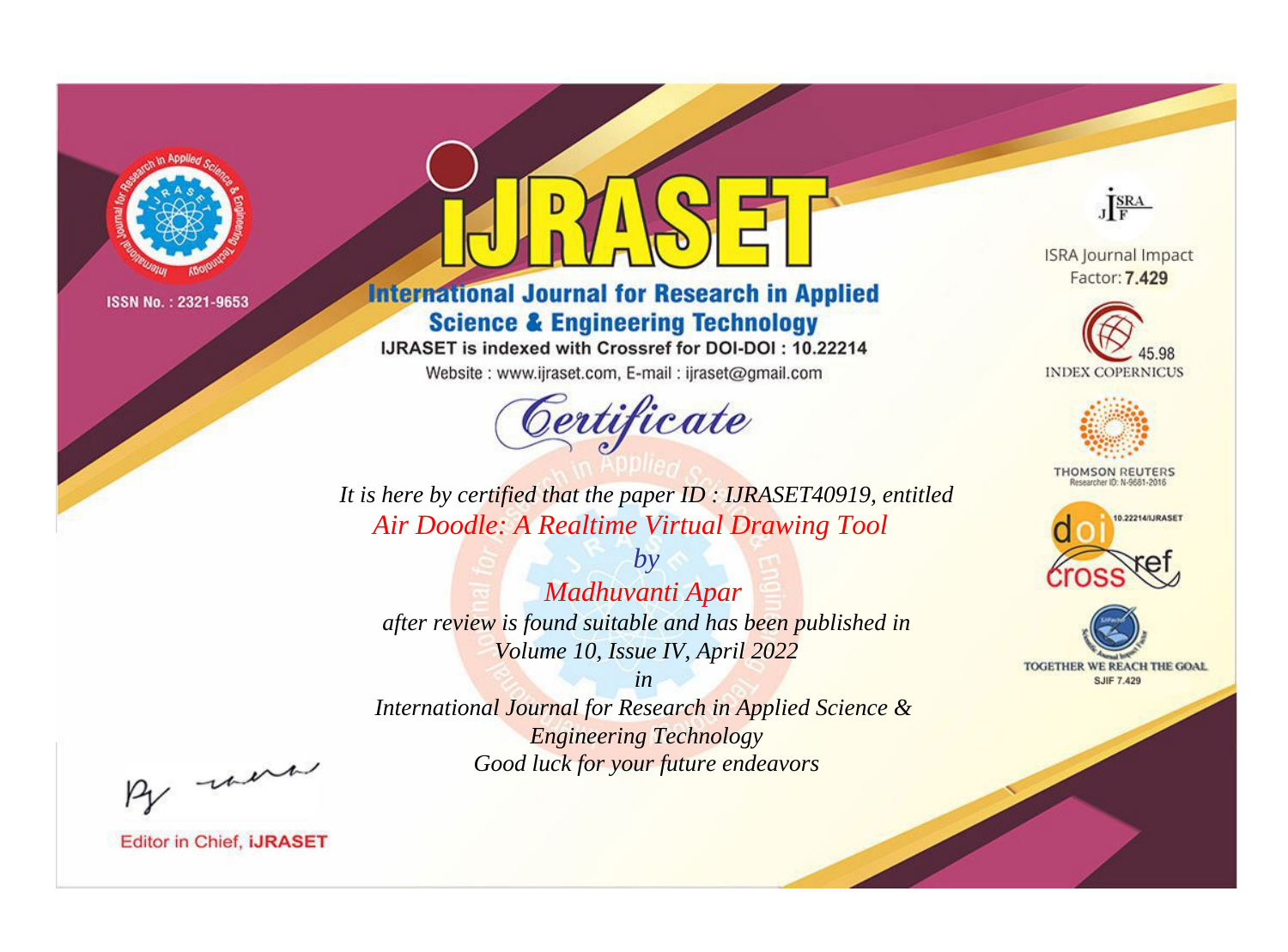

# **International Journal for Research in Applied Science & Engineering Technology**

IJRASET is indexed with Crossref for DOI-DOI: 10.22214

Website: www.ijraset.com, E-mail: ijraset@gmail.com



JERA

**ISRA Journal Impact** Factor: 7.429





**THOMSON REUTERS** 



TOGETHER WE REACH THE GOAL **SJIF 7.429** 

It is here by certified that the paper ID: IJRASET40919, entitled **Air Doodle: A Realtime Virtual Drawing Tool** 

Chaitanya Khot after review is found suitable and has been published in Volume 10, Issue IV, April 2022

 $by$ 

 $in$ International Journal for Research in Applied Science & **Engineering Technology** Good luck for your future endeavors

By morn